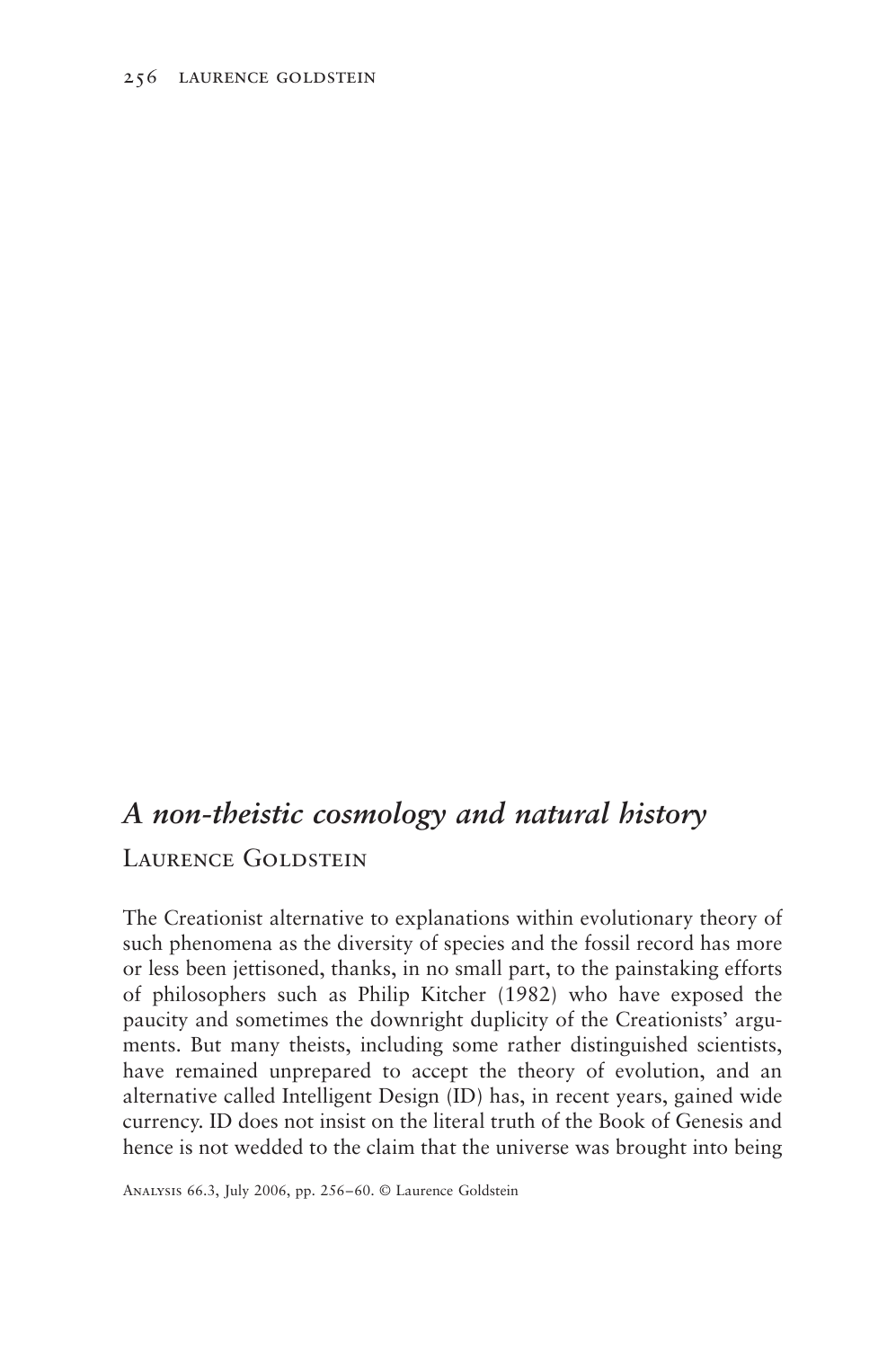a mere 6,000 or so years ago. It does not insist that the stratification of fossil deposits in rock is an effect of the way in which the waters subsided after the Great Flood, so the discovery of the remnants of Noah's ark is not a priority for ID. Proponents of ID do not dispute the scientific evidence that existing species have, to a certain extent, evolved over the course of many generations, but they do question the credibility of the claim that existing complex organisms could have evolved from scratch. The crucial, and seemingly modest claim of ID is that it is simply unbelievable that complex organisms such as the human eye, or complex processes such as the Krebs cycle (in which energy useable by cells is extracted from food) could have come into being through a long evolutionary series of purely chance mutations unaided by any intelligent guidance.

It is easy enough to produce complex (and sometimes rather beautiful) shapes by a series of random alterations to an initially simple one,<sup>1</sup> but the evolution of a complex *organism* is a different matter, one that defies not only belief but also, apparently, evolutionary theory. An incipient wing, for example, would be a useless protruding bit of flesh, bone and gristle that, far from lifting the creature off the ground, would slow it down and provide a convenient grab-point for the jaws of voracious predators. This transitional structure would thus be a useless appendage, inhibiting, rather than improving, that creature's chances of survival and reproduction as compared with the chances of conspecifics not so lumbered. Therefore, according to evolutionary theory itself, birds should not have evolved. By contrast, ID holds that the wings of birds are the product of intelligent design and were created fully fledged and fully functional by God. Evolutionary theorists, most prominently Richard Dawkins (2004), have tried hard to demonstrate that intermediate forms on the evolutionary path to a complex structure could have thrived and multiplied, and, in the case of *some* organic structures, the explanation looks reasonable, and the evidence compelling. But it is fair to say that the argument has not yet been won, and not just because of the ignorance, truculence or dogmatism of its opponents. Proponents of ID have identified the weakest point, the sticking point, as they see it, of evolutionary theory.

The evolutionary theorist has, I shall argue, a decisive response to this problem of intermediate forms, but it involves abandoning a version of the most widely held cosmological theory concerning the origin of the universe. However, since that theory depends, unknown to most of its proponents, on a theistic assumption, its rejection would be consonant

<sup>&</sup>lt;sup>1</sup> See <http://www.simonyi.ox.ac.uk/dawkins/WorldOfDawkins-archive/Dawkins/Work/> Software/software.shtml for information on the software available in connection with the Morph program mentioned in the appendix to Dawkins (1986).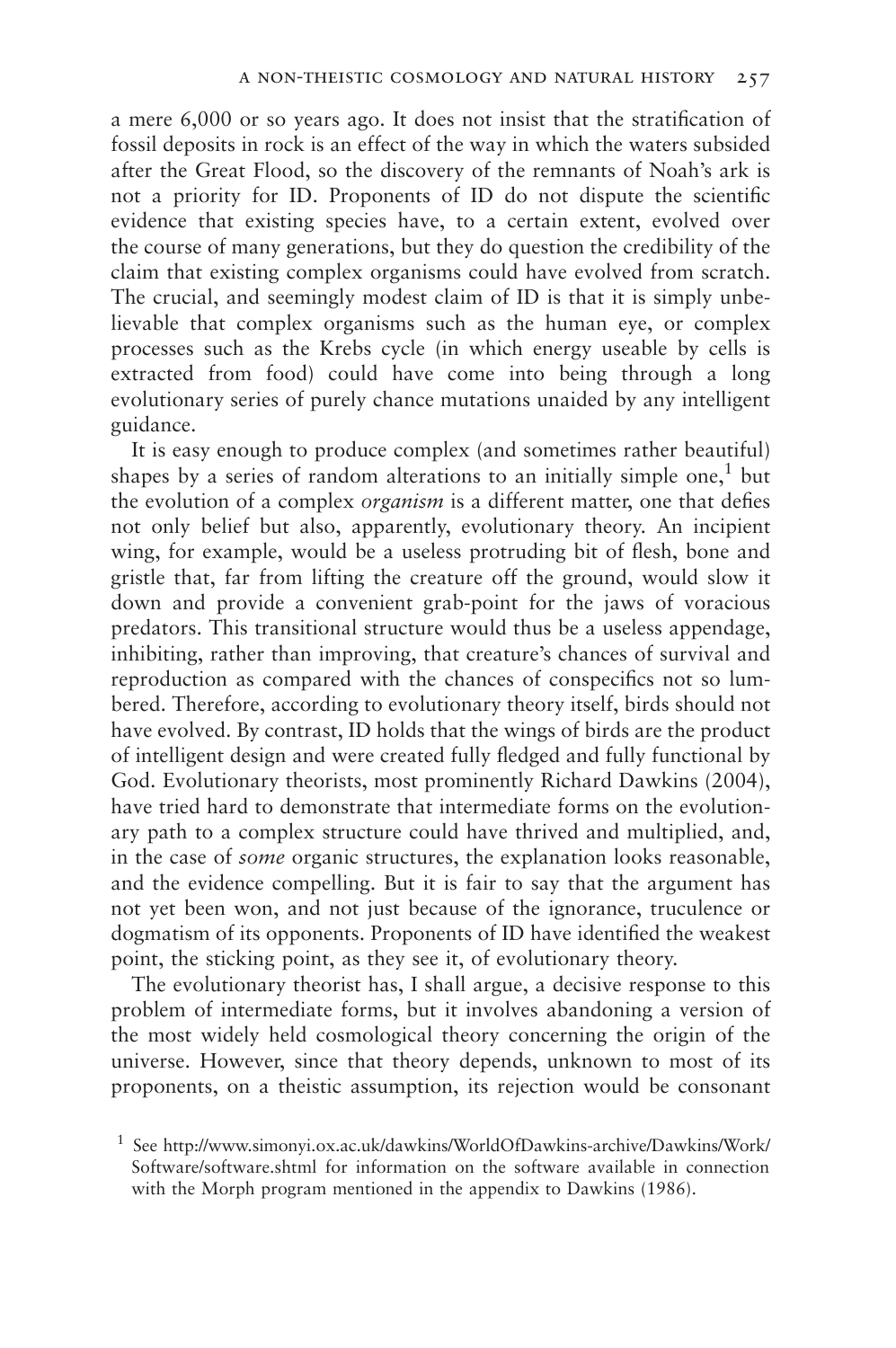with the non-theistic tenor of evolutionary theory. The cosmological theory to which I refer is popularly known as the Big Bang Theory. There are technical problems with this theory and joke-philosophical ones (how could there be a bang if *ex hypothesi* there was nobody around to hear it?) but I shall concentrate on a rather simple consideration.

According to the Big Bang theory, there was a particular point in time (the First Big Bang or BB1) when matter came into existence. Some proponents claim, more fancifully, that time itself came into existence at that time. Objects come into, and go out of existence, and the mistake of the latter view is to construe time itself as an object, an error exposed by Kant (1781, 'Transcendental Aesthetic', A31/B463–A33/B49). If an object came into existence at a certain time, then there was a time before that time when that object did not exist. But, if we think of time as an object that came into existence at a particular time, then we would be saying – absurdly – that there was a time before that particular time when time did not exist. (The other possibility is that time is an object that has existed for all time, but to what object could that second occurrence of the word 'time' refer?) We are obliged, therefore, to conclude that it is a mistake – a conceptual error – to think of time as having a beginning, and this holds true even if we do not conceive of time as an object. While it is plausible to think of the limits of *space* as being set by the farthest-flung objects, since, *ex hypothesi*, there is nothing beyond them (not a vast expanse of nothingness), there seems to be no parallel consideration for positing an end (or a beginning, or a 'birth'2) of *time*.

A proponent of a less fanciful version of the Big Bang theory might claim that, at some particular point in time (10 - 20 billion years ago is the current favourite estimate), matter came into existence from nothing. But this suggestion itself is hugely problematic. Why did this momentous event occur at that time rather than at any previous time when equally, *ex hypothesi*, there was nothing on the scene?<sup>3</sup> And how could something – a huge universe-inaugurating explosion – come from nothing? Kant (1781 'The Second Analogy', A189/B233 – A204/B249) claimed that the principle of causation is true a priori, but even quantum theory (which rejects that principle) does not countenance the spontaneous coming-intobeing of something (some matter) from nothing. The view that something

<sup>2</sup> See the title of John Gribbin's (1999). Gribbin informs me that he shares Stephen Hawking's view that talk of time before the Big Bang is as conceptually confused as asking what is north of the North Pole.

<sup>&</sup>lt;sup>3</sup> This consideration will not burden those who hold (with Aristotle) that time does not exist without change. For a defence of the contrary position, see Shoemaker (1969).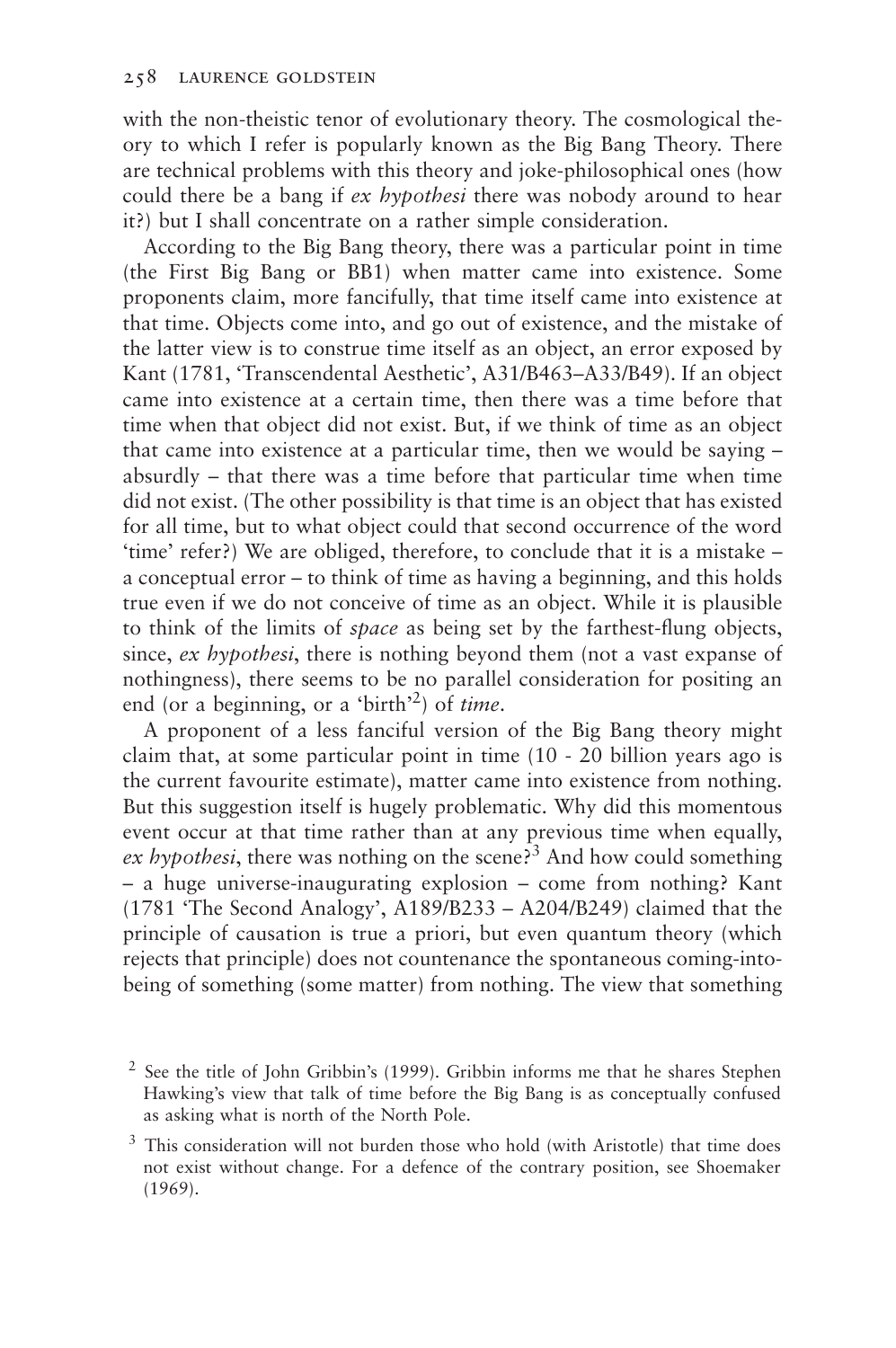can come from nothing is a theistic one – God is the unique uncaused cause that can bring matter into existence without Himself being material.

If we reject this theistic view, then we arrive at the mind-bending but non-absurd hypothesis that the material universe has always existed.<sup>4</sup> Our universe may be limited in *space* (if the Big Bang theory is right, it is presently confined to a sphere of at most a mere 40 billion light years in diameter, so the chances of finding organic life like ours elsewhere in the universe may be remote) but it is not limited in *time*. We do not envisage all matter ever going out of existence – it will continue to exist for the infinite future – so we should be receptive to the idea that it has existed for the infinite past. What this means for the evolutionary theorist is that there has been plenty of time, not just 20 billion years, but *infinite* time, for false evolutionary starts. On millions and millions of occasions, unpromising intermediate forms of organism could have developed but disappeared because ambient conditions were not propitious for their survival and luck was not with them. But that on just one occasion, luckily evading all hazards, and given that the existing matter was not all inert, the run of transitional phases culminated in our present amazing world, can now be seen to be not a monumental improbability, but a racing certainty. Another way of guaranteeing such certainty is to again postulate an infinite history but with an infinite series of Big Bangs, each explosion creating a new universe and correlatively infinitely new opportunities for evolutionary processes to produce a wonderful variety of complex organisms – without any assistance from a supernatural intelligence.

A quick calculation, on the basis that a human generational cycle (equal to the average age at which female humans give birth) is 20 years, indicates that, since the last Big Bang, the longest possible chain of consecutive mutations is approximately one billion. And, so it has been claimed, a billion mutations are insufficient to generate a highly complex organism from primeval slime. This argument is fallacious: the 'quick calculation' is too quick. The generational cycle for present-day humans may be 20 years but, in the early stages of the human evolutionary process when the transitional forms were very simple, the generational cycle may have been just a few days, or even just a few hours. The result of the quick calculation may be out by a factor of between one hundred and one million. $<sup>5</sup>$ </sup>

- <sup>4</sup> In the 2005 online edition of *Science*, a sophisticated variant of this view, related to the old 'Steady State' theory, is defended by the physicists Paul Steinhardt and Neil Turok. See [http://www.princeton.edu/pr/pwb/02/0506/0506](http://www.princeton.edu/pr/pwb/02/0506/0506-) cyclicuniverse.htm.
- $<sup>5</sup>$  Useful critical comments from Peter Cave and Robin Taylor helped me to strengthen</sup> the original argument.